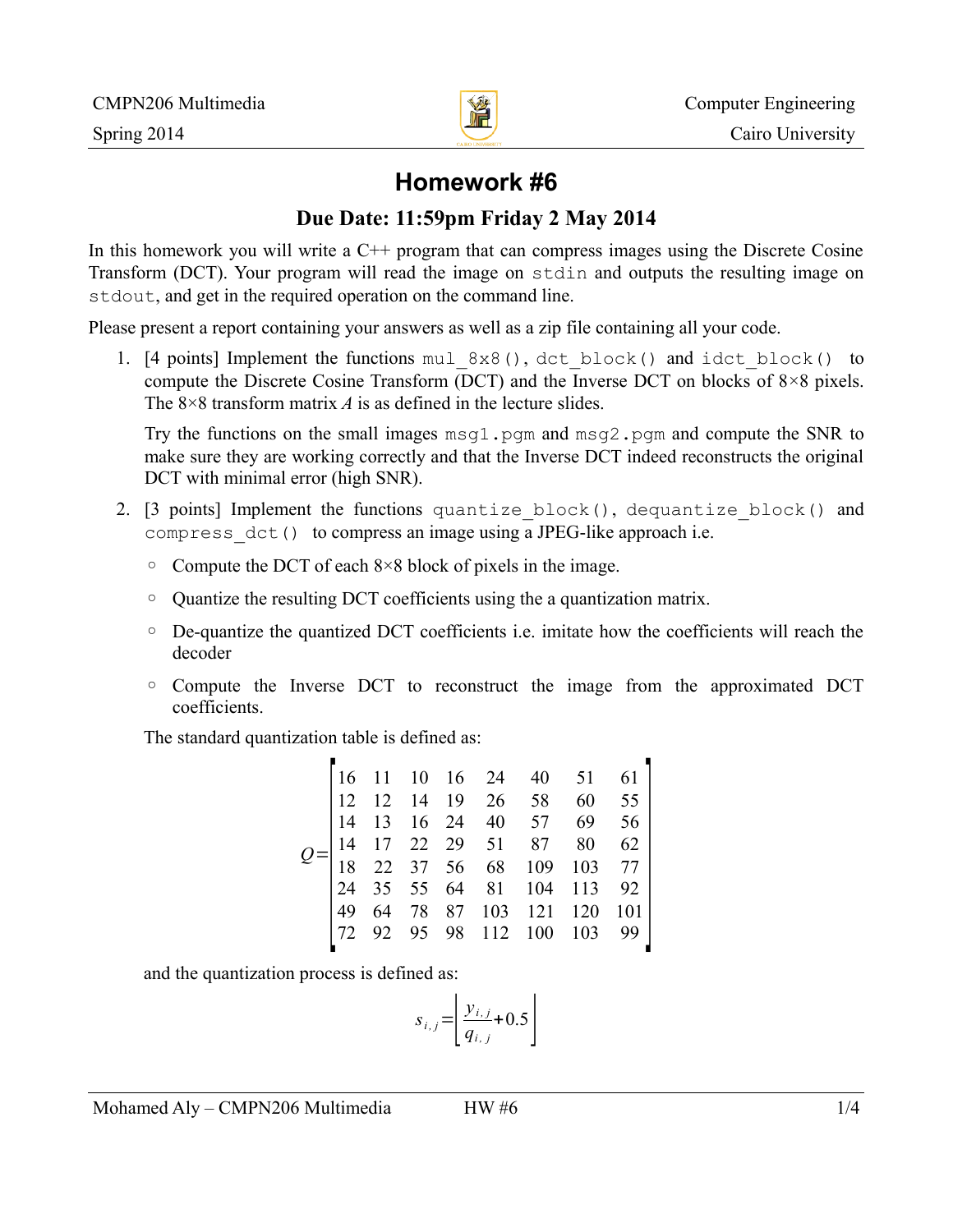where  $y_{i,j}$  is the DCT coefficient and  $q_{i,j}$  is the corresponding entry in  $Q$ , the de-quanitzation process is defined as:

$$
\hat{y}_{i,j} = s_{i,j} \times q_{i,j}
$$

To obtain different "quality factors" from the standard quantization table above, we simply divide the quantization table by the quality factor, and thus the quantization process becomes:

$$
s_{i,j} = \left\lfloor \frac{y_{i,j} \times \text{quality}}{q_{i,j}} + 0.5 \right\rfloor
$$

so higher "quality" values correspond to lower quantization errors and better visual quality.

Note: *before* computing the DCT on the input blocks, subtract 128 from each pixel, and add it back *after* computing the inverse DCT.

3. [2 points] Try the DCT compression and quantization on the four images (sena, sensin, earth, omaha) using different quality values (*quality* = 0.1, 0.5, 1, 10), and compute the SNR of the reconstructed image. What do you notice? Include sample output quantized images in your report.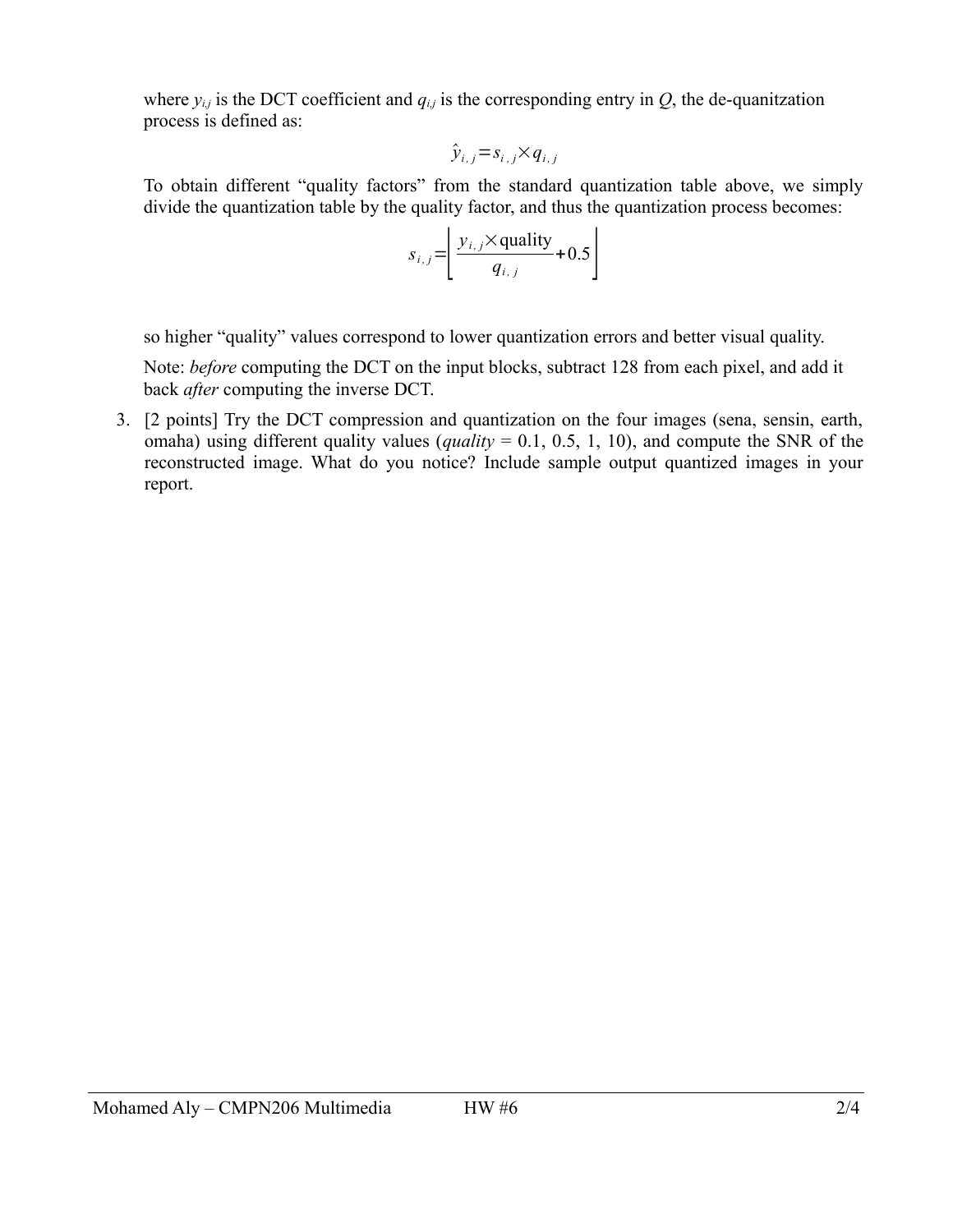# *Command Line*

You need to modify the main file hw06.cpp to include the required functionality. Your program should be named hw06, and should be called as follows:

• To compute DCT on a block of 8×8 pixels and output the DCT coefficients on the stdout:

```
./hw06 -dct_block < input.ppm
```
where the input  $8\times 8$  image is called input.ppm and the output is written to stdout. For example, to compute the DCT of  $msq1.ppm$ , you could run:

```
./hw06 -dct_block < msg1.pgm
```
• To compute the Inverse DCT on a block of  $8\times 8$  pixels and output the reconstructed pixels on the stdout:

./hw06 -idct\_block < input.ppm

where the input  $8\times 8$  image is called input.ppm and the output is written to stdout. For example, to compute the Inverse DCT of the DCT of msq1.ppm, you could run:

./hw06 -dct block < msg1.pgm | ./hw06 -idct block

• To compress an input image using DCT compression/quantization and output the SNR and the reconstructed image on stdout:

./hw06 -dct\_compress q < input.ppm

where  $q$  is the quality factor, the input image is called input. ppm and the output is written to stdout where the first line contains the SNR and the rest contain the output PPM file. For example, to compress the image sena.ppm with quality factor  $q = 2$  you could run:

./hw06 -dct\_compress 2 < sena.pgm